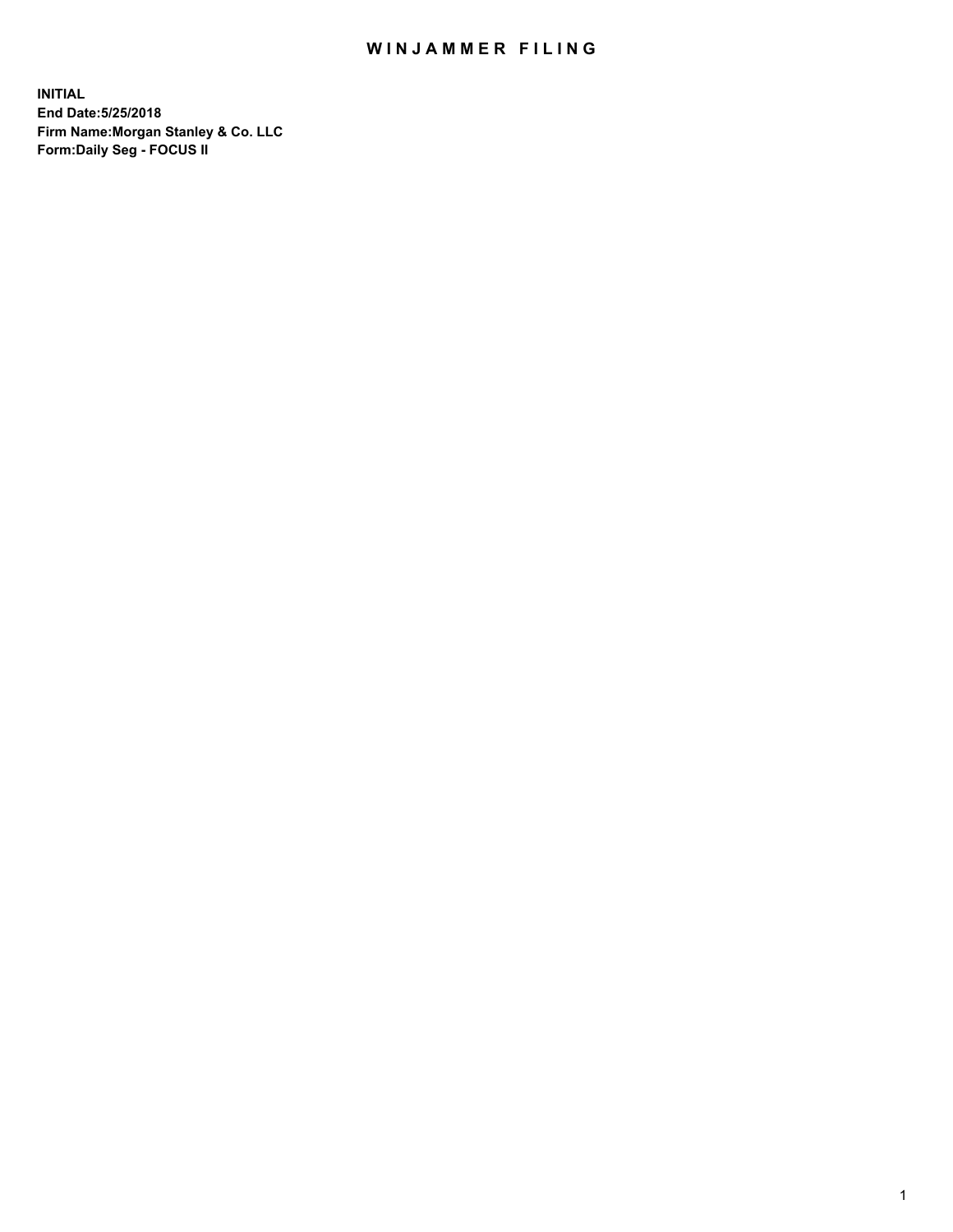#### **INITIAL End Date:5/25/2018 Firm Name:Morgan Stanley & Co. LLC Form:Daily Seg - FOCUS II Daily Segregation - Cover Page**

| Name of Company<br>Morgan Stanley & Co. LLC                                                   |  |
|-----------------------------------------------------------------------------------------------|--|
| <b>Contact Name</b><br>Ikram Shah                                                             |  |
| <b>Contact Phone Number</b><br>212-276-0963                                                   |  |
| <b>Contact Email Address</b><br>lkram.shah@morganstanley.com                                  |  |
| FCM's Customer Segregated Funds Residual Interest Target (choose one):                        |  |
| a. Minimum dollar amount: ; or<br>280,000,000                                                 |  |
| b. Minimum percentage of customer segregated funds required:%; or                             |  |
| c. Dollar amount range between: and; or<br>00                                                 |  |
| d. Percentage range of customer segregated funds required between: % and %.<br>0 <sub>0</sub> |  |
| FCM's Customer Secured Amount Funds Residual Interest Target (choose one):                    |  |
| a. Minimum dollar amount: ; or<br>140,000,000                                                 |  |
| b. Minimum percentage of customer secured funds required:%; or                                |  |
| c. Dollar amount range between: and; or<br>00                                                 |  |
| d. Percentage range of customer secured funds required between: % and %.<br>0 <sub>0</sub>    |  |
| FCM's Cleared Swaps Customer Collateral Residual Interest Target (choose one):                |  |
| a. Minimum dollar amount: ; or<br>92,000,000                                                  |  |
| b. Minimum percentage of cleared swaps customer collateral required:% ; or<br><u>0</u>        |  |
| c. Dollar amount range between: and; or<br><u>00</u>                                          |  |
| d. Percentage range of cleared swaps customer collateral required between:% and%.<br>00       |  |

Attach supporting documents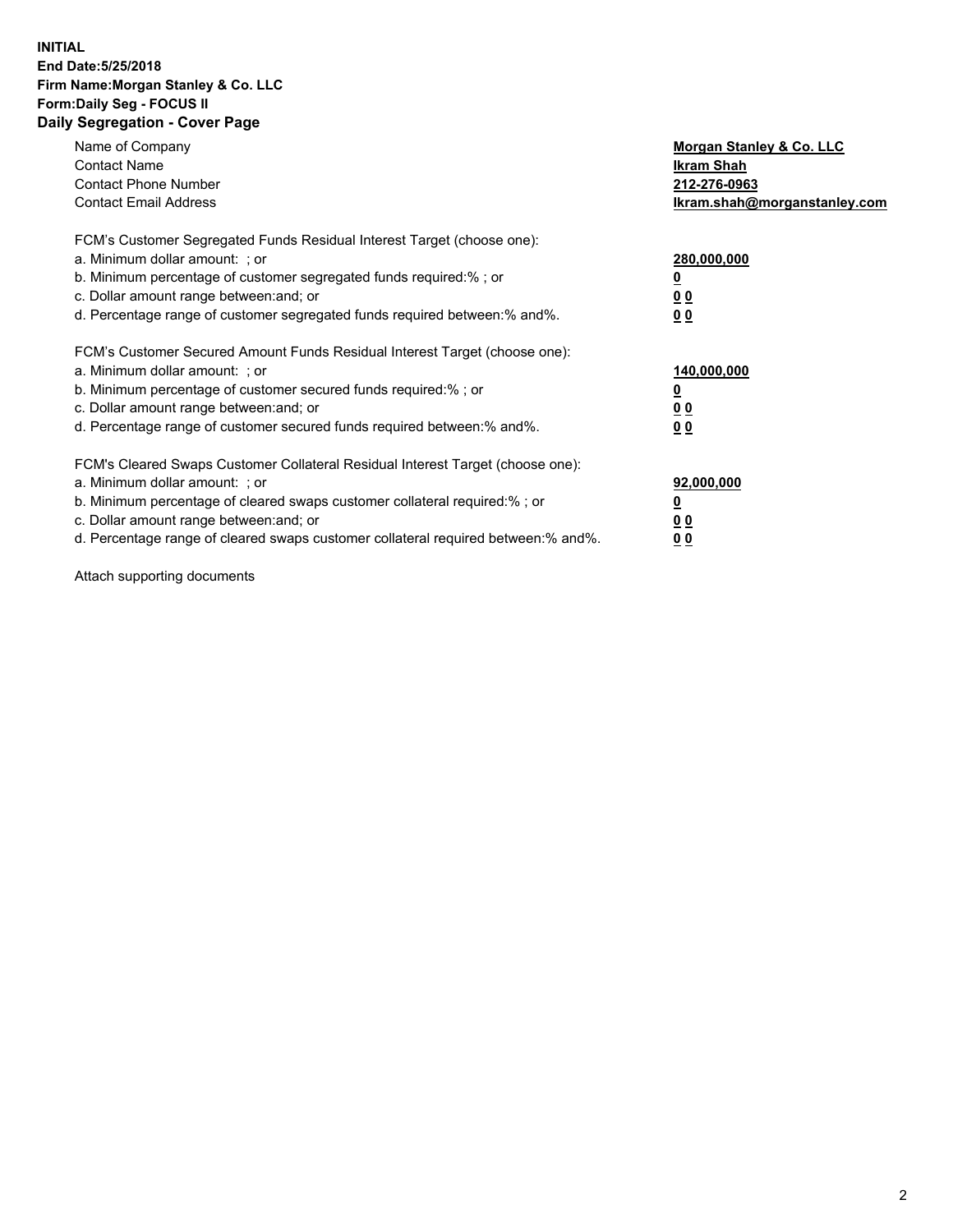## **INITIAL End Date:5/25/2018 Firm Name:Morgan Stanley & Co. LLC Form:Daily Seg - FOCUS II**

# **Daily Segregation - Secured Amounts**

|                | Foreign Futures and Foreign Options Secured Amounts                                                                                   |                                                     |
|----------------|---------------------------------------------------------------------------------------------------------------------------------------|-----------------------------------------------------|
|                | Amount required to be set aside pursuant to law, rule or regulation of a foreign                                                      | $0$ [7305]                                          |
|                | government or a rule of a self-regulatory organization authorized thereunder                                                          |                                                     |
| 1.             | Net ledger balance - Foreign Futures and Foreign Option Trading - All Customers                                                       |                                                     |
|                | A. Cash                                                                                                                               | 3,152,365,828 [7315]                                |
|                | B. Securities (at market)                                                                                                             | 2,023,246,447 [7317]                                |
| 2.<br>3.       | Net unrealized profit (loss) in open futures contracts traded on a foreign board of trade                                             | 81,257,477 [7325]                                   |
|                | Exchange traded options                                                                                                               |                                                     |
|                | a. Market value of open option contracts purchased on a foreign board of trade                                                        | 25,863,352 [7335]                                   |
|                | b. Market value of open contracts granted (sold) on a foreign board of trade                                                          | -25,716,345 [7337]                                  |
| 4.<br>5.       | Net equity (deficit) (add lines 1.2. and 3.)                                                                                          | 5,257,016,759 [7345]                                |
|                | Account liquidating to a deficit and account with a debit balances - gross amount<br>Less: amount offset by customer owned securities | 168,090,788 [7351]<br>-165,544,645 [7352] 2,546,143 |
|                |                                                                                                                                       | [7354]                                              |
| 6.             |                                                                                                                                       |                                                     |
|                | Amount required to be set aside as the secured amount - Net Liquidating Equity<br>Method (add lines 4 and 5)                          | 5,259,562,902 [7355]                                |
| 7.             | Greater of amount required to be set aside pursuant to foreign jurisdiction (above) or line                                           | 5,259,562,902 [7360]                                |
|                | 6.                                                                                                                                    |                                                     |
|                | FUNDS DEPOSITED IN SEPARATE REGULATION 30.7 ACCOUNTS                                                                                  |                                                     |
| $\mathbf{1}$ . | Cash in banks                                                                                                                         |                                                     |
|                | A. Banks located in the United States                                                                                                 | 487,952,066 [7500]                                  |
|                | B. Other banks qualified under Regulation 30.7                                                                                        | 907,342,861 [7520] 1,395,294,927                    |
|                |                                                                                                                                       | [7530]                                              |
| 2.             | Securities                                                                                                                            |                                                     |
|                | A. In safekeeping with banks located in the United States                                                                             | 55,213,912 [7540]                                   |
|                | B. In safekeeping with other banks qualified under Regulation 30.7                                                                    | 0 [7560] 55,213,912 [7570]                          |
| 3.             | Equities with registered futures commission merchants                                                                                 |                                                     |
|                | A. Cash                                                                                                                               | 6,046,558 [7580]                                    |
|                | <b>B.</b> Securities                                                                                                                  | $0$ [7590]                                          |
|                | C. Unrealized gain (loss) on open futures contracts                                                                                   | 437,735 [7600]                                      |
|                | D. Value of long option contracts                                                                                                     | $0$ [7610]                                          |
|                | E. Value of short option contracts                                                                                                    | 0 [7615] 6,484,293 [7620]                           |
| 4.             | Amounts held by clearing organizations of foreign boards of trade                                                                     |                                                     |
|                | A. Cash                                                                                                                               | $0$ [7640]                                          |
|                | <b>B.</b> Securities                                                                                                                  | $0$ [7650]                                          |
|                | C. Amount due to (from) clearing organization - daily variation                                                                       | $0$ [7660]                                          |
|                | D. Value of long option contracts                                                                                                     | $0$ [7670]                                          |
|                | E. Value of short option contracts                                                                                                    | 0 [7675] 0 [7680]                                   |
| 5.             | Amounts held by members of foreign boards of trade                                                                                    |                                                     |
|                | A. Cash                                                                                                                               | 1,945,733,339 [7700]                                |
|                | <b>B.</b> Securities                                                                                                                  | 1,968,032,535 [7710]                                |
|                | C. Unrealized gain (loss) on open futures contracts                                                                                   | 80,819,741 [7720]                                   |
|                | D. Value of long option contracts                                                                                                     | 25,863,352 [7730]                                   |
|                | E. Value of short option contracts                                                                                                    | -25,716,345 [7735] 3,994,732,622                    |
|                |                                                                                                                                       | [7740]                                              |
| 6.             | Amounts with other depositories designated by a foreign board of trade                                                                | $0$ [7760]                                          |
| 7.<br>8.       | Segregated funds on hand                                                                                                              | $0$ [7765]                                          |
| 9.             | Total funds in separate section 30.7 accounts                                                                                         | 5,451,725,754 [7770]                                |
|                | Excess (deficiency) Set Aside for Secured Amount (subtract line 7 Secured Statement<br>Page 1 from Line 8)                            | 192,162,852 [7380]                                  |
| 10.            | Management Target Amount for Excess funds in separate section 30.7 accounts                                                           | 140,000,000 [7780]                                  |
| 11.            | Excess (deficiency) funds in separate 30.7 accounts over (under) Management Target                                                    | 52,162,852 [7785]                                   |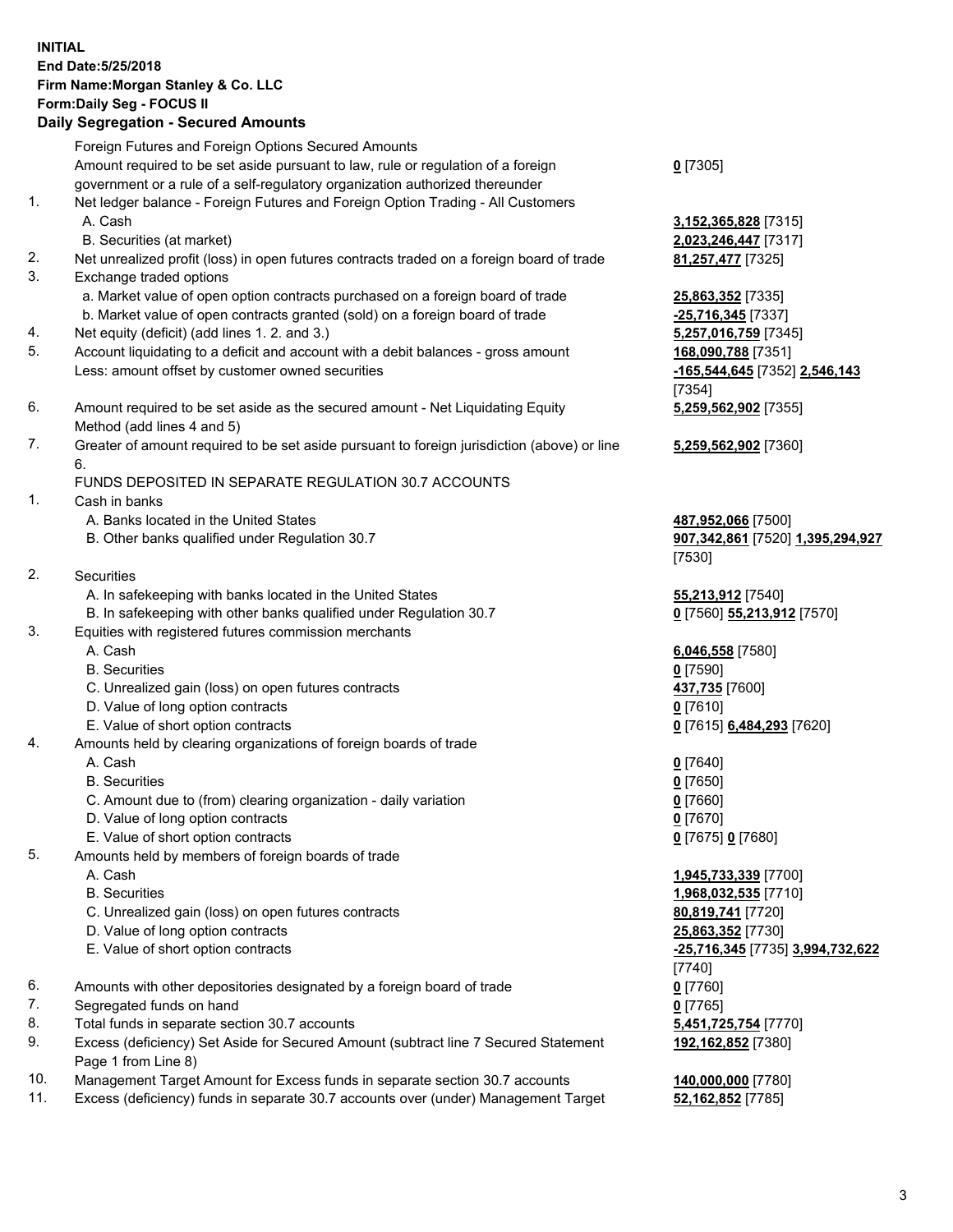## **INITIAL End Date:5/25/2018 Firm Name:Morgan Stanley & Co. LLC Form:Daily Seg - FOCUS II**

# **Daily Segregation - Segregation Statement**

SEGREGATION REQUIREMENTS(Section 4d(2) of the CEAct) 1. Net ledger balance A. Cash **9,778,386,876** [7010] B. Securities (at market) **5,502,763,076** [7020] 2. Net unrealized profit (loss) in open futures contracts traded on a contract market **443,827,074** [7030] 3. Exchange traded options A. Add market value of open option contracts purchased on a contract market **423,136,402** [7032] B. Deduct market value of open option contracts granted (sold) on a contract market **-580,009,520** [7033] 4. Net equity (deficit) (add lines 1, 2 and 3) **15,568,103,908** [7040] 5. Accounts liquidating to a deficit and accounts with debit balances - gross amount **402,365,926** [7045] Less: amount offset by customer securities **-401,481,246** [7047] **884,680** [7050] 6. Amount required to be segregated (add lines 4 and 5) **15,568,988,588** [7060] FUNDS IN SEGREGATED ACCOUNTS 7. Deposited in segregated funds bank accounts A. Cash **4,151,888,153** [7070] B. Securities representing investments of customers' funds (at market) **0** [7080] C. Securities held for particular customers or option customers in lieu of cash (at market) **945,356,052** [7090] 8. Margins on deposit with derivatives clearing organizations of contract markets A. Cash **6,424,764,411** [7100] B. Securities representing investments of customers' funds (at market) **0** [7110] C. Securities held for particular customers or option customers in lieu of cash (at market) **4,557,407,024** [7120] 9. Net settlement from (to) derivatives clearing organizations of contract markets **-24,451,850** [7130] 10. Exchange traded options A. Value of open long option contracts **423,136,402** [7132] B. Value of open short option contracts **-580,009,520** [7133] 11. Net equities with other FCMs A. Net liquidating equity **6,202,064** [7140] B. Securities representing investments of customers' funds (at market) **0** [7160] C. Securities held for particular customers or option customers in lieu of cash (at market) **0** [7170] 12. Segregated funds on hand **0** [7150] 13. Total amount in segregation (add lines 7 through 12) **15,904,292,736** [7180] 14. Excess (deficiency) funds in segregation (subtract line 6 from line 13) **335,304,148** [7190] 15. Management Target Amount for Excess funds in segregation **280,000,000** [7194]

16. Excess (deficiency) funds in segregation over (under) Management Target Amount Excess

**55,304,148** [7198]